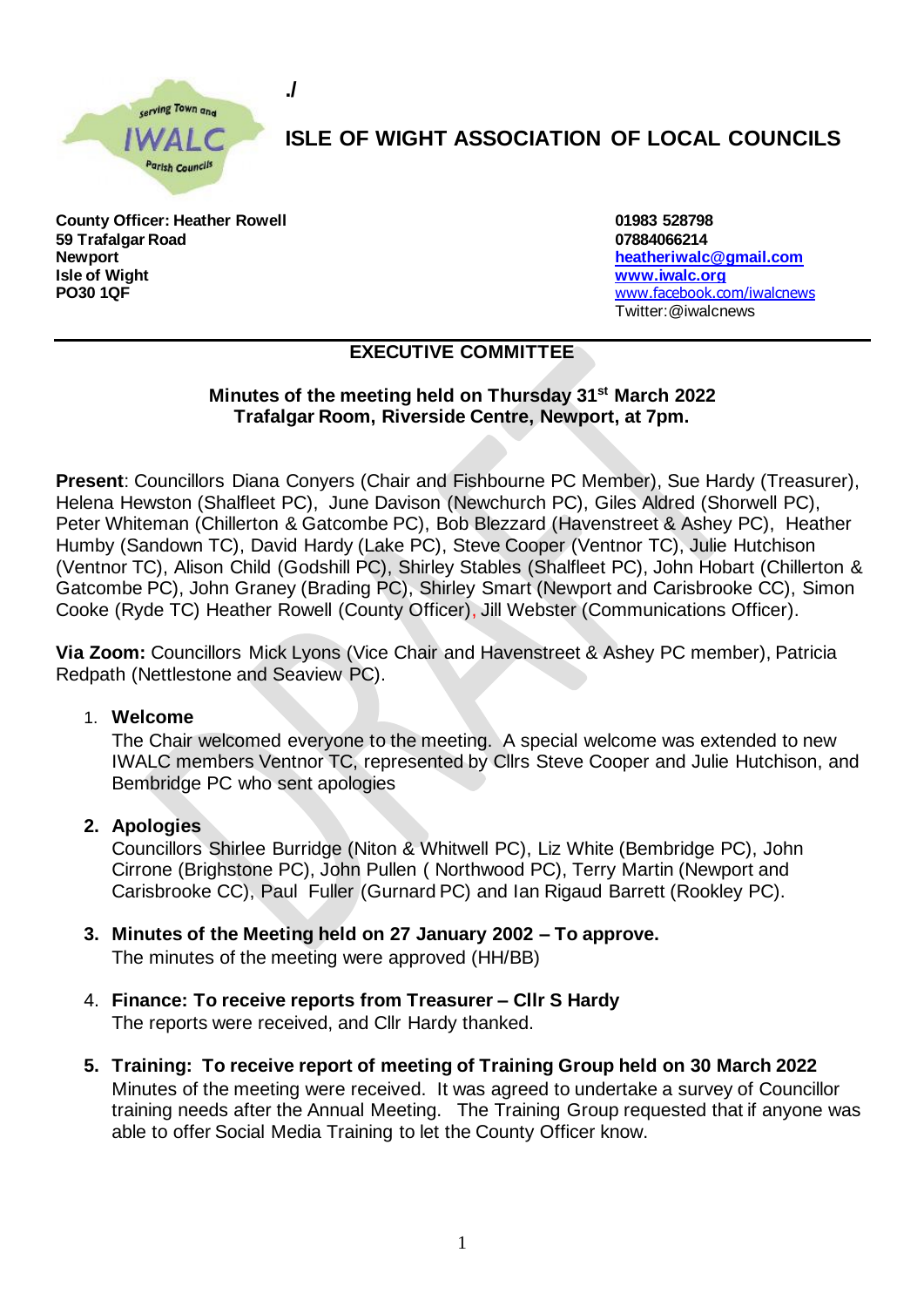- 6. **Communications: To receive verbal update from Communications Officer**  It was agreed to continue to send the Bulletin to non-member councils and ask member councils to sign up for direct receipt from NALC of notifications.
- **7. Meeting with IW Council: To get feedback from first meeting held on 10 March and discuss time and format of future meetings**

It had previously been agreed to hold a 30-minute online meeting (via Teams) with Cabinet members on the 2<sup>nd</sup> Thursday of every month. There was a discussion about whether it would be better to hold the meetings early evening, the consideration of a hybrid option, the need to extend the time to an hour and the need to send questions in advance. Since Cllr Fuller was not able to respond to these issues, it was agreed that the next meeting on April 14<sup>th</sup> will be as originally planned. (N.B. It has subsequently been agreed with Cllr Fuller that the meeting will start at 12 noon, in order to allow an hour.)

**8. April Topic Meeting: To discuss requests by IW NHS Trust to attend the meeting on 28 April and consider combining that with presentations on new Living Well and Early Help Service and Community Action's Resilience Project.**

The following were agreed:

- **a.** To invite Kirk Mills Ward from the IW NHS Trust to talk about the new Health and Care Plan.
- **b.** To invite Trevor Nicholas CEO Aspire Ryde to talk about the new Living Well and Early Help Programme and its relationship with Town and Parish Councils.
- **c.** To invite Ian Boyd (Community Action IW) to talk about the Community Resilience Project.
- **d.** To invite Joanna Smith, Healthwatch to talk about their role.
- **9. IW Bus and Rail Users Group (IBRUG): To consider becoming a member of IWBRUG.**  It was agreed to join IBRUG, appoint a representative at the AGM and invite their input for the Bulletin.
- **10.Representative on IWC Planning Committee: To accept Cllr Shirley Smart's resignation as representative and appoint a replacement to hold office until the AGM.**  Cllr Giles Aldred was proposed by Cllr Smart and seconded by Cllr Blezzard. It was unanimously agreed that Cll Aldred would become the IWALC rep until the AGM, when a deputy would also be appointed.

## **11.Issues raised by members :**

- **Road safety (Newport and Carisbrooke).** It was noted that there is a current speed limit review in place and the data will be published in October. It was agreed to raise members concerns at the meeting with the IWC Cabinet in April.
- **Police response to incident reports (Northwood PC).** Northwood PC was not represented so the item was not discussed.
- **Quality of work done by Island Roads (Cowes TC)** Cowes TC were not in attendance, so this was not discussed.
- **Aid to Ukraine (Newchurch PC).** It was agreed to write to Mike Bulpitt (Community Action IW) to see what practical support IWALC members could provide.

## **12.Reports from representatives and delegates to other organisations: The following reports were received:**

- **SERCAF**
- **HIWLGA**